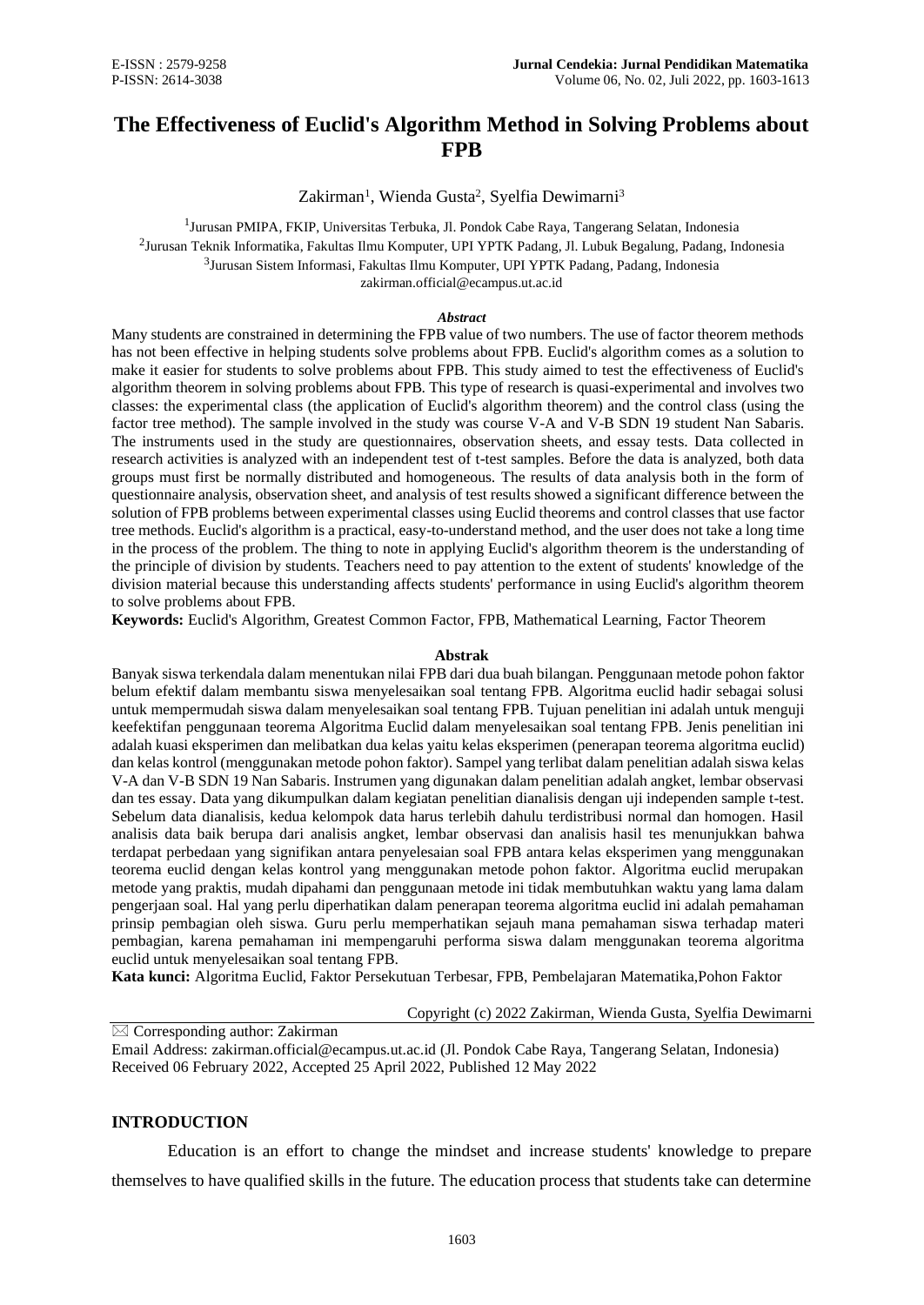how the student builds his future. Education and learning is a unity that aims to teach students to have new knowledge (Kesuma et al., 2022). Learning is related to how teachers can transfer knowledge to be absorbed properly by students (Nurohim, 2021). The learning process allows students to have new knowledge both provided by the teacher directly and from the experiences that have been possessed by the students themselves (Marzuki, 2018). Students can actively build their knowledge through guidance and direction from teachers (Sapartien, 2017).

Education in Indonesia is grouped into several levels, including Early childhood education / Kindergarten (ages 4-6 years), Elementary School (age 6-12 years), Junior High School (age 12-15 years), High School (age 15-18 years) and college (Ulhusna et al., 2020). Each country has a distinctive curriculum that is applied at every school level, including in Indonesia. In Indonesia, primary school is the second level of education children take after kindergarten. At the elementary school level, students are taught basic knowledge such as reading, knowing religion, behaving/ behaving, understanding of nature, and numeracy (Yuliana Sari` & Esti Windari, 2019). Without realizing the science and basic knowledge studied at the elementary school level is continuous and continues to be studied in depth at the level of education at the next level (Sari et al., 2019). Lessons in junior high, high school, and college deepen elementary-level material (Sardin & Rajab, 2017). For example, in the study of mathematics, starting from elementary school, students have been invited to master the science of counting (Salbiah et al., 2021). Of course, this calculation will continue to be used as a long life skill, not only for the condition of pursuing education at the next level (Savriliana et al., 2020). Furthermore, numeracy skills and all the skills students obtain while studying mathematics studies will continue to be used in everyday life (Miranda & Ahmad, 2020). Therefore studying mathematics becomes a compulsory subject that needs to be mastered and understood by students (Afriatama & Ardita, 2022).

Mathematics is identical to counting activities (Indiyah, 2019). Almost all content in math learning requires students to do numeracy activities (Wibowo et al., 2021). One example is determining the Greatest Common Factor (FPB). FPB is defined as the federal factor of the two numbers whose value is greatest (Oktaviarini, 2016). Material about FPB has begun to be studied by students at the elementary school level. FPB can be applied in simplifying fractions, simplifying divisions that contain several variables, and understanding Euler functions. The importance of FPB material requires students to fully understand the concept and be able to apply it to various problem applications (Suryani, 2018).

Many methods can be used in solving problems regarding FPB. The results of previous studies show various methods that can be used including Drill and question and answer methods can also be used to solve FPB problems so that student learning outcomes on FPB material become better (Utami, 2012). Then the scaffolding method, in which students are given the opportunity to examine and reconstruct concepts independently and in groups, then reviewed with the teacher (Hadi, 2016). In addition, the PEBI method can also be used as an alternative to solving FPB problems, namely in the form of fractions, using the Euclides algorithm, concepts basic (prime) numbers, and the concept of slices in set theory (Yuniati, 2012). Further research shows that the method of using teaching aids in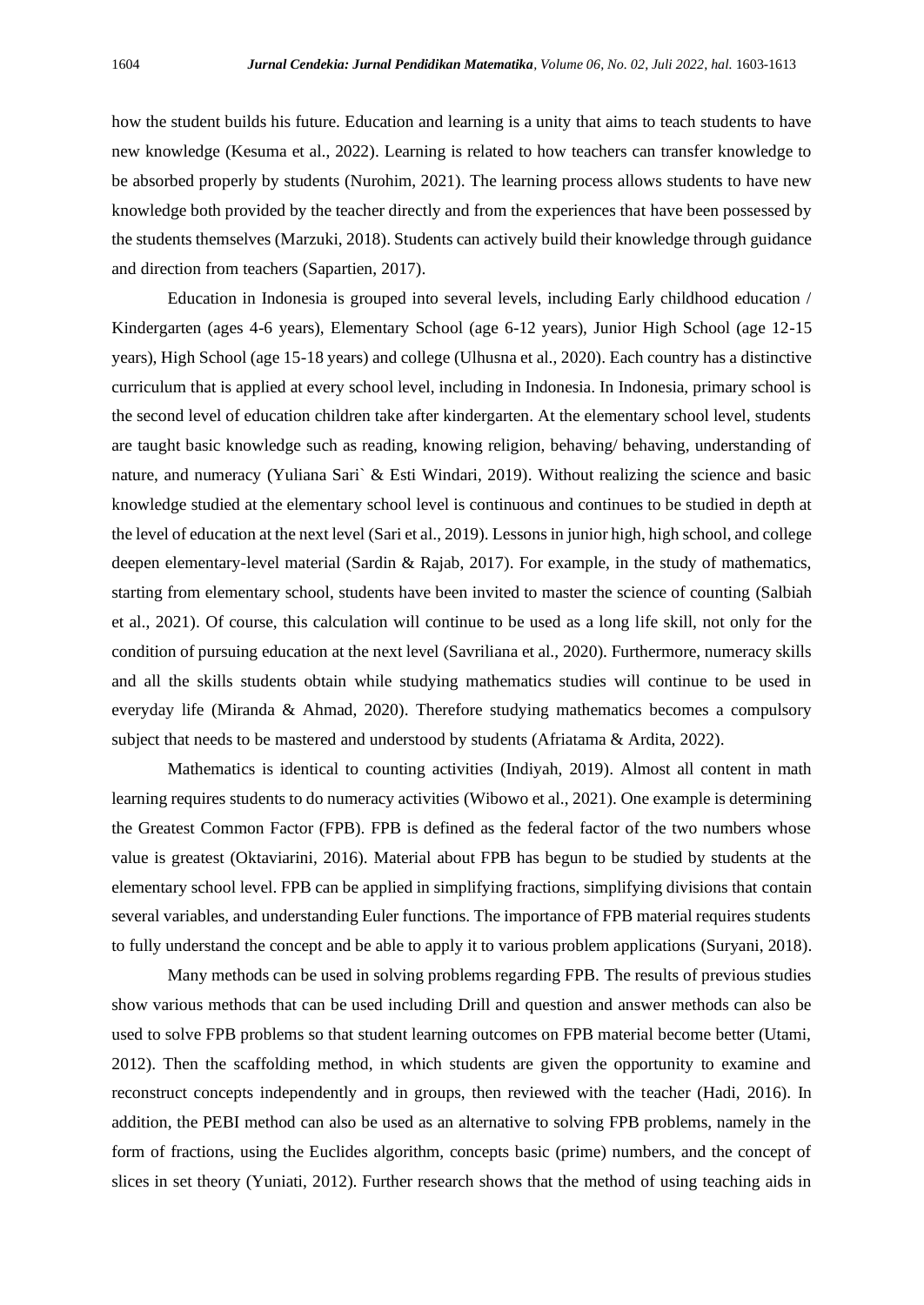**The Effectiveness of Euclid's Algorithm Method in Solving Problems about FPB, Zakirman, Wienda Gusta, Syelfia <br>1605 -***Dewimarni* 1605

the form of the KPK and FPB boxes is also a fun method to help students solve FPB questions (Yensy, 2020).

One of them is using a factor tree. The method of determining the value of FPB with the factor tree method can be started by dividing the number by the smallest number (starting from number 2 and so on). This method is practical, but there are exceptions to quite large numbers. Work on the problem of FPB sought using the tree factor technique will take a long time if the numbers that become problems in the form of number hundreds or even thousands. This method is concluded effectively for numbers with nominal units up to ten.



Figure 1. Percentage of Completion of Student Learning Outcomes on Materials about FPB

Based on the results of observations made in class V SDN 19 Nan Sabaris District Nan Sabaris Padang Pariaman Regency of West Sumatra Province, the settlement of the problem about FPB was done with the factor tree technique. Factor trees are the basic techniques used to determine FPB values. Solving the problem using the factor tree technique is to divide the number to be determined by the FPB value by the prime number starting from the number 2 and so on. The use of factor tree techniques will be considered completed in work on the question of FPB if the divisor number is the number itself (Latifah, 2020). Applying tree factor techniques in its implementation takes a considerable amount of time. In addition, the use of factor tree methods requires more accuracy from students because if one of the dividers is mistaken, then it can be ascertained that the results obtained are not appropriate.

Factor tree techniques are considered not yet effective and efficient in learning (Sabri, 2020). Many students experience obstacles in using factor tree methods. The main requirement in understanding FPB material is cunning in mastering the concept of multiplication and division and the thoroughness of students. Most students have difficulty because using a factor tree takes a long time. This technique is inefficient, so if it is used in practice, it will certainly reduce the effective learning time. The available allocation is felt less if this method is still used in determining the value of FPB.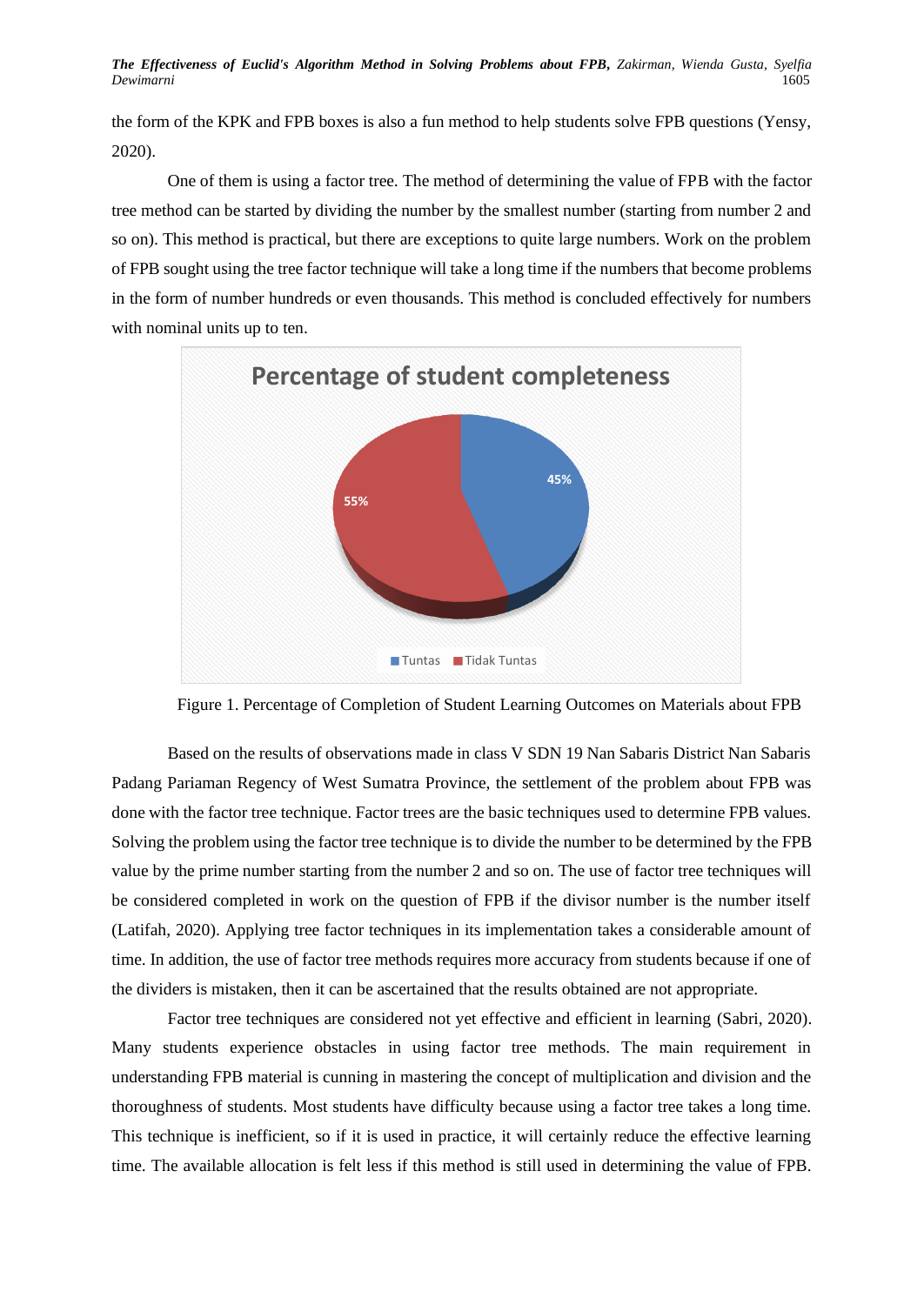$\overline{0}$ 10 20 30 40 50 60 70  $80$ 90 Hemat Waktu Mudah dipahami Dapat dipelajari secara mandiri Membutuhkan cara lain **Respon to Tree Factor Method T** Tidak Setuju ■ Setuju

The initial analysis results in the student's perspective on the factor tree method showed the following results.

Figure 2. Results of Analysis of The Use of Factor Tree Techniques

Factor trees are a basic way that students can use to solve problems about FPB. The use of factor trees reveals several findings, including its use takes a long time, is not easy to understand by students, and has not been possible to be studied independently. The factor tree method has not been optimally used in determining the FPB value of some numbers. To streamline the work of the problem, a new approach is needed in solving the problem of FPB. One of them is using Euclid's algorithm.

Euclid's algorithm is one of the methods used to utilize the remnants of division. Euclid first discovered this theorem by applying the principle of division with the smallest number after the number 1. The division will continue to repeat until it reaches the last value of zero. The FPB value is taken from the iteration before the final result that forms the zero. Previous research conducted by Yunita (2012) combined Euclid's algorithm with other methods such as the method of calculating the form of fractions, the concept of base (prime) and the concept of intersection of set theory or this combination is known as the PEBI method (Yuniati, 2012). Euclid's algorithm is the most efficient way, can save time, and is easily understood by students. However, research to specifically test the use of Euclid's algorithm has not been done much. On this basis, Euclid's algorithm needs to be tested for its effectiveness in helping students solve problems about FPB. This study aims to look at the efficacy of Euclid's algorithm theorem in assisting students in solving problems related to FPB.

# **METHODS**

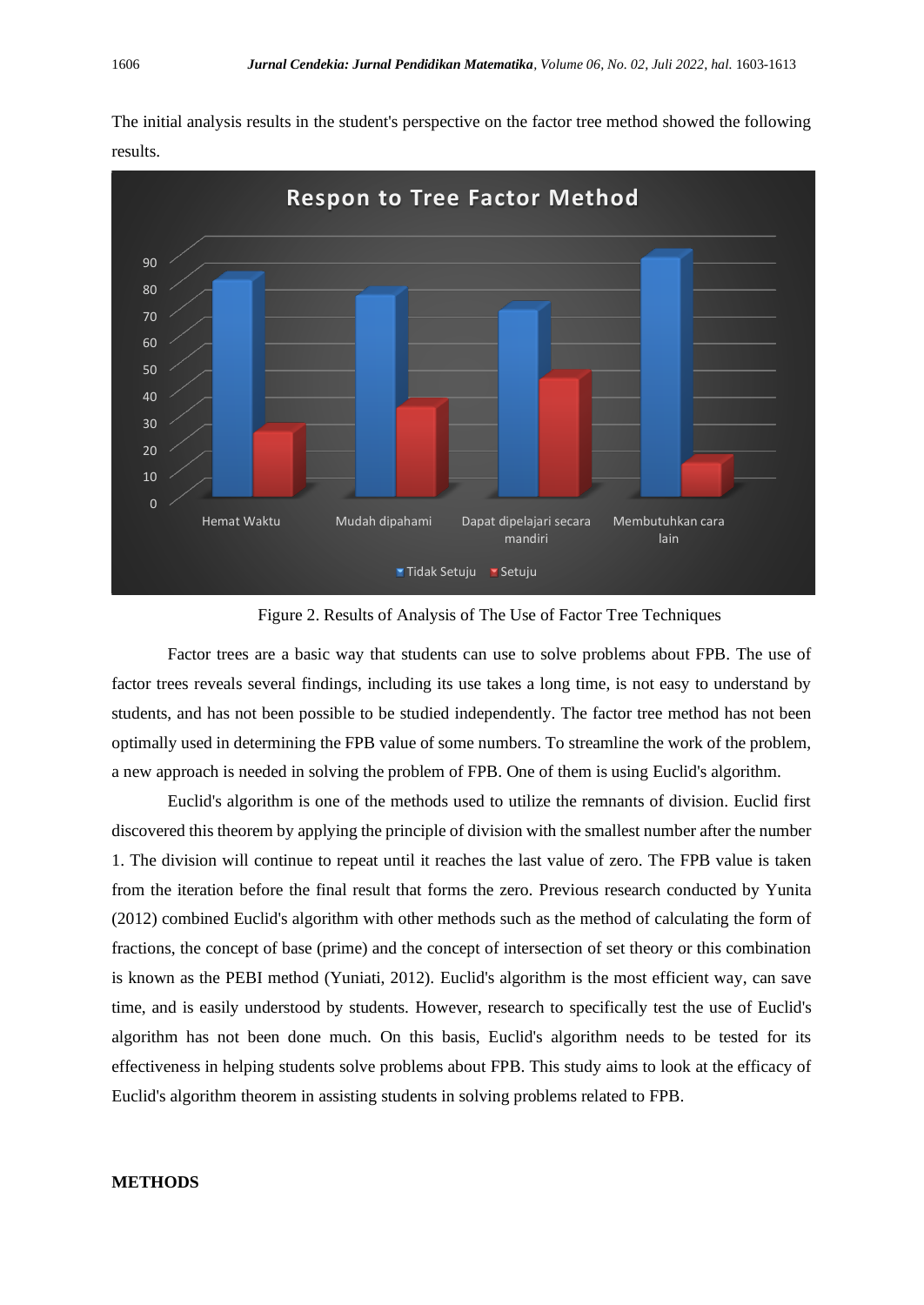**The Effectiveness of Euclid's Algorithm Method in Solving Problems about FPB,** Zakirman, Wienda Gusta, Syelfia **Dewimarni** *Dewimarni* 1607

The purpose of this study was to look at the effectiveness of Euclid's algorithm theorem in helping students solve problems related to FPB in mathematics learning in elementary school. This type of research is a quasi-experiment involving two classes, namely experimental and control classes. An experimental class is a class that, in its learning activities, uses Euclid's algorithm theorem, while a control class is a class that, in learning, uses a factor tree. The instruments used in this study are questionnaires, observation sheets, and tests in the form of essays. Respondents in this study involved 36 SDN 19 Nan Sabaris Padang Pariaman Regency students. The data in the study was analyzed with an independent sample t-test with the data group already distributed normally and homogeneously.

## **RESULTS AND DISCUSSIONS**

Euclid's algorithm is one of the new methods used to determine the value of FPB. Euclid's algorithmic technique utilizes the rest of the division as the absolute limit for determining the value of the FPB. Division can be done by using the numbers that become pairs in assessing the value of FPB. For example, we will evaluate the FPB value of 12 and 18. The finishing steps use Euclid's algorithmic techniques as follows:

- 1. Choose a larger number and make smaller numbers a factor for division. Here the larger number is 18, so the divider is the number 12. The solution is:  $18 = 1 \times 12 + 6$
- 2. Selection of number one so that multiplication does not exceed the larger value, a number that may start from 1, 2, 3 and so on.
- 3. If the result is not yet zero, then repeat way 1, we make the number 12 as the largest number and 6 as a divider. The next process as follows:  $12 = 2 \times 6 + 0$
- 4. The number 12 allows it to be multiplied by two by 6, so that the sum on the final variable becomes 0. When it becomes zero, then the value of FPB can be determined, which is 6.

The following presented the results of student work using Euclid's algorithm technique in determining the FPB value of 2 numbers.



Figure 3. Student's Work in Determining FPB Using Euclid's Algorithm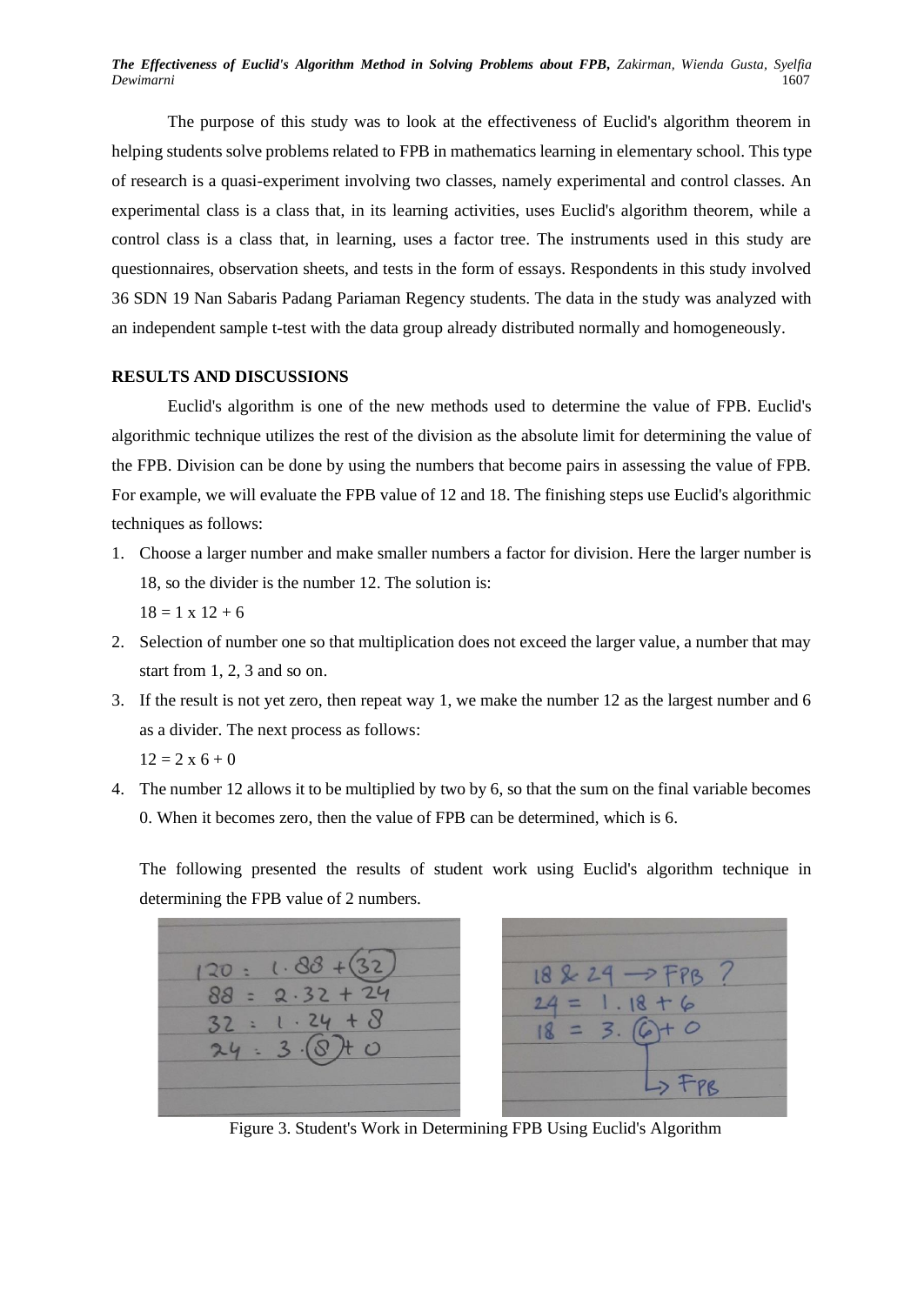Compared to the work on the problem of FPB between two techniques that use Euclid's algorithm and factor trees, it can be concluded that students who use Euclid's algorithmic methods are faster to solve problems about FPB. Of all the students in the experimental class who solved their FPB problems using Euclid's algorithmic technique, the average class showed students took about 6.05 minutes to work on two issues. When compared to control classes, students were given the same problem as the experimental class, taking an average of 10.75 minutes of work. This time difference is quite significant and makes it evident that using Euclid's algorithmic techniques in creating problems about FPB is quite effective compared to the use of factor tree techniques. An average comparison of the two classes is presented in the following image.



Figure 4. Average Workmanship results in Experimental and Control Classes

It is undeniable that Euclid's algorithm requires thoroughness and good sharing skills. Students who still do not understand the concept of division well enough have difficulty working on Euclid's algorithm. The basic division and multiplication skills are also unity in determining the successful use of Euclid's algorithmic techniques. Suppose students have fulfilled well the concept of multiplication and number sharing. In that case, certainly, students will easily and quickly be able to solve the problem of working on FPB problems (Desriyati et al., 2015) using Euclid's algorithm technique. Factor tree techniques are considered less efficient in terms of time because the division of numbers is done one by one. Division begins by dividing the main number by prime number, starting from the numbers 2, 3, 5, etc. This method is quite time-consuming and, in the process, is less effective.

Students' level of understanding regarding the concept of FPB in experimental and control classes shows results in the form of a significant difference in average test results. The average class obtained by the students who use Euclid's algorithmic technique is 83.5, with a very good grade point moderate category. Students in the control class group learning using factor tree techniques get a grade point average of 71.25 with a good type. If you look at the difference in the average grades of both class groups, it shows a fairly far difference in average points. This can be seen in the graph below.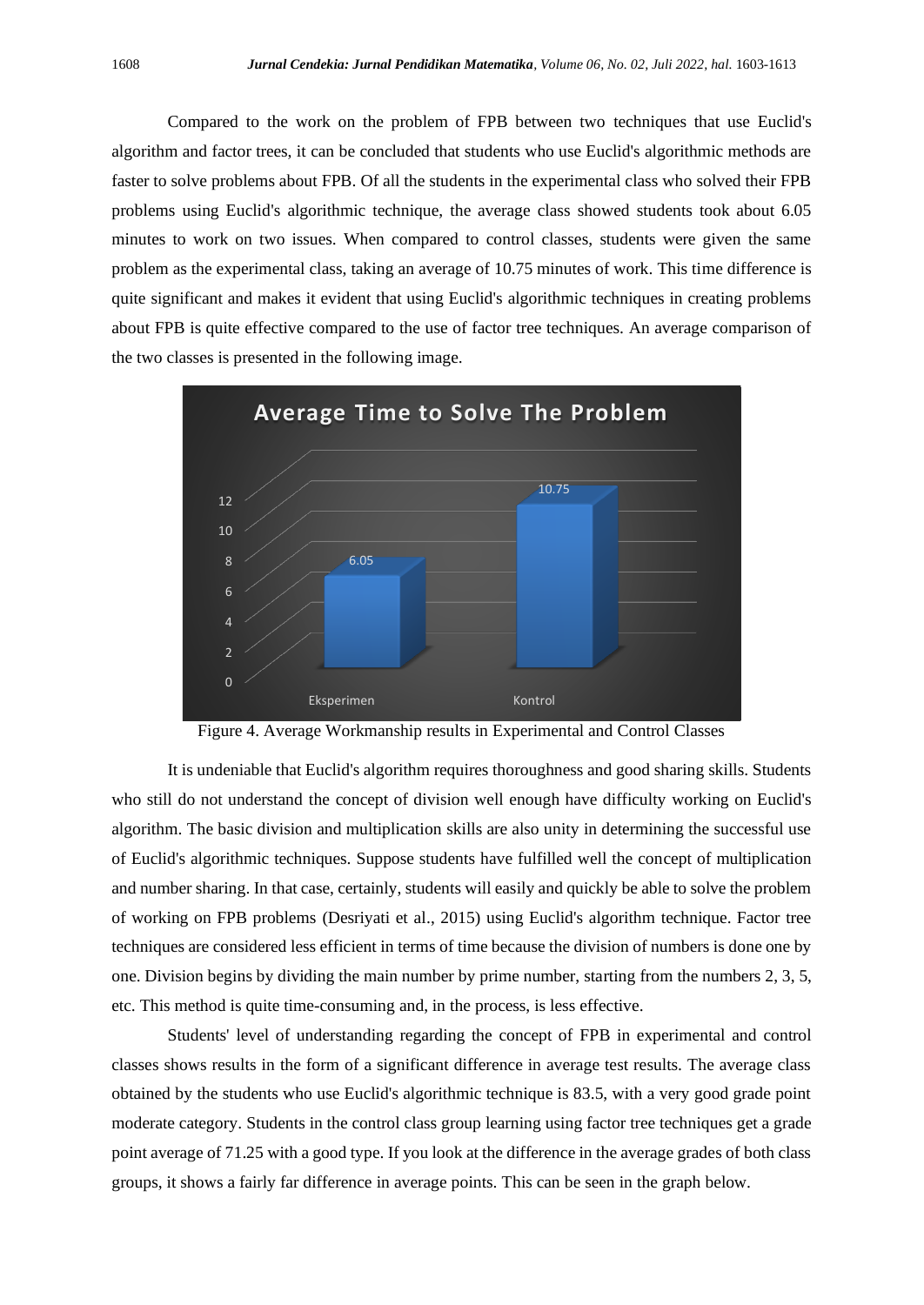**The Effectiveness of Euclid's Algorithm Method in Solving Problems about FPB, Zakirman, Wienda Gusta, Syelfia** *Dewimarni* **1609** *Dewimarni* 1609



Figure 5. Comparison of Average Test Results of Experimental and Control Classes

The practicality of Euclid's algorithmic techniques becomes a factor that influences a student's level of understanding. Practical ways offered in learning activities help students easily remember and apply it to the work of problems. Innovations made in solving issues about FPB provide evidence that the development of theory in the field of mathematics makes it easier for students to solve problems. Engineering innovations and methods in math problems will make it easier for students to understand the material and reduce the perspective of students who find mathematics difficult.

An average difference test is needed to reinforce the conclusion that Euclid's algorithmic technique in the work of the FPB problem does provide evidence of significant differences. This test can be done using a test-t by first performing a prerequisite test, i.e., a test of normality and homogeneity. The following presented the results of the normality test analysis of both data groups used in research activities (practical classes and control classes).

| N <sub>0</sub> | <b>Variable</b>           | <b>Value</b>                       |                |  |
|----------------|---------------------------|------------------------------------|----------------|--|
|                |                           | <b>Experiment</b>                  | <b>Control</b> |  |
|                |                           | 20                                 | 16             |  |
| 2              | Mean                      | 83.5                               | 71.25          |  |
| 3              | <b>Standard Deviation</b> | 16.31                              | 8.062          |  |
| $\overline{4}$ | Kolmogorov Smirnov        | 1.315                              | 0.944          |  |
|                | Sig-2 Tailed              | 0.063                              | 0.334          |  |
|                | Conclusion                | <b>Test Distribution is Normal</b> |                |  |

Table 1. Summary of Experimental Class Normality Test Results and Control Classes

A comparison was made between sig-2 tailed value and the alpha value (0.05) to see the normality of data from a group. The data group will be distributed normally if the Sig-2 Tailed value is obtained after data analysis using SPSS > 0.05. Based on the results in table 1, it can be concluded that both data groups have been normally distributed, and testing can be continued on homogeneity tests. Here are presented the results of the data homogeneity test using the Levene test.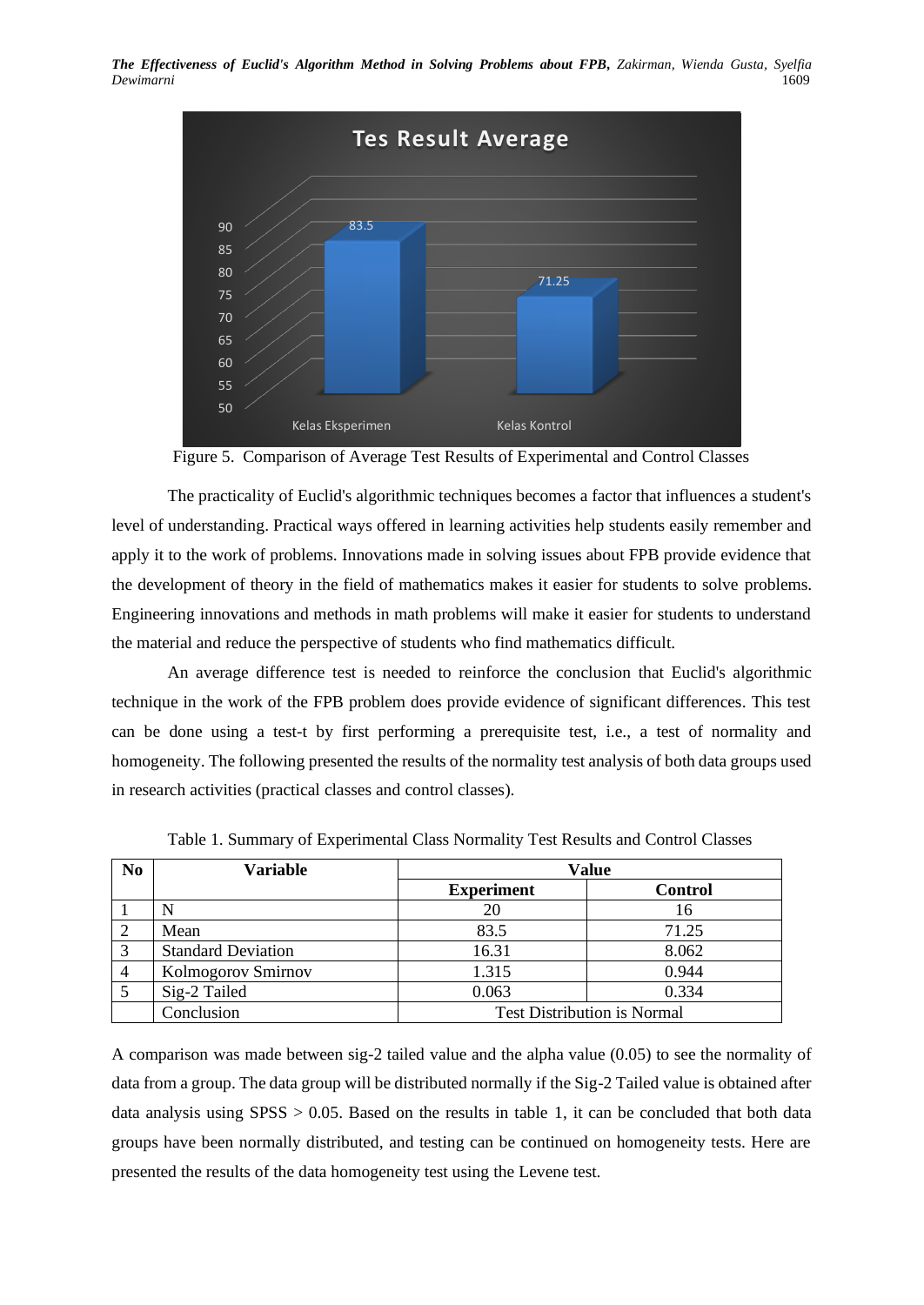| $\bf{N}$ o | Variable     | <b>Value</b> |
|------------|--------------|--------------|
|            | Levene Stat  | 22.308       |
|            | df1          |              |
|            | df2          | 34           |
|            | Sig 2 Tailed | 0.000        |

Table 2. Results of Control Class and Experimental Data Homogeneity Tests

The data group will be homogeneous if the sig 2 tailed value  $>$  the alpha value (0.05). Based on the results of the data analysis obtained in table 2, it can be concluded that both data groups have homogeneous variance. Both prerequisite tests have been met, and testing can be continued on an independent sample t-test.

To see the difference in the results of student understanding using Euclid's algorithmic techniques and factor trees, an independent sample t-test can be used. Summary of the independent test analysis results of independent sample t-test assisted spss application as follows.

Table 3. Summary of Test Results of Both Class Groups Using Independent Sample t-test Technique

|       | Group                  | N  | Mean  | Std. Deviation | Std. Error Mean |  |
|-------|------------------------|----|-------|----------------|-----------------|--|
| Value | Experiment             | 20 | 83.50 | 16.311         | 3.647           |  |
|       | Control                | 16 | 71.25 | 8.062          | 2.016           |  |
|       | Sig 2 tailed $= 0.000$ |    |       |                |                 |  |

Based on the results of the data analysis, it is seen that the value of sig 2. Tailed by 0,000. The difference between the two class groups will be significant if the value is sig 2. Tailed  $> 0.05$ . The conclusion that can be drawn based on the results of this test is that there is a significant difference in results between students using Euclid's algorithmic techniques and factor trees. Significant differences based on findings during research activities are influenced by the practicality of the techniques offered, time efficiency, ease of understanding of students, and the achievement of learning outcomes by minimum completion criteria.

Euclid's algorithm technique is said to be effective in helping students solve problems about FPB. Euclid's algorithm offers ease of working on problems supported by practicality in problemsolving steps. Various student responses found during research activities, such as Euclid's algorithmic technique, are very helpful for students in solving problems about FPB. Different student responses to Euclid's algorithmic techniques are analyzed based on the instrument questionnaires that have been deployed as follows.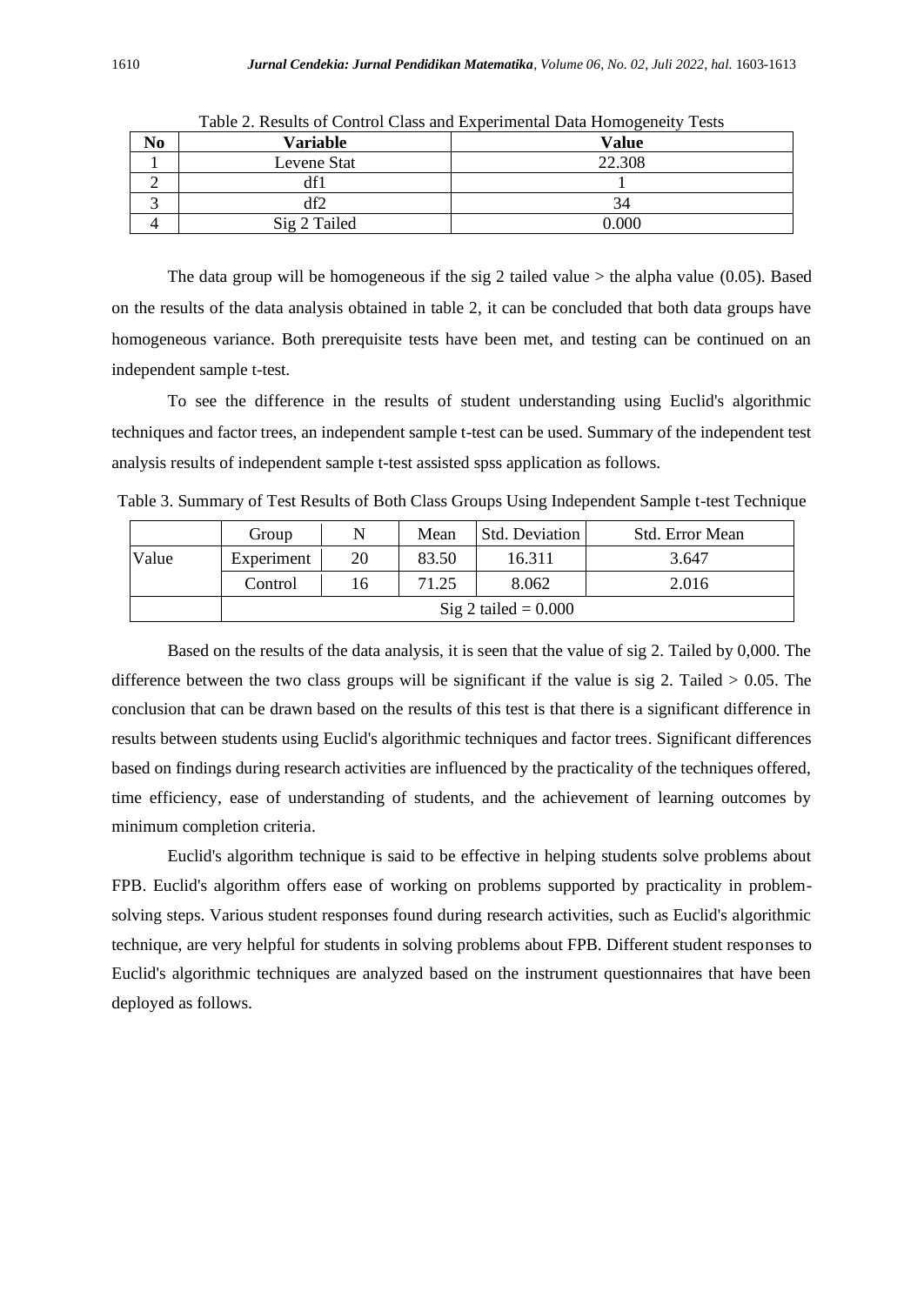*The Effectiveness of Euclid's Algorithm Method in Solving Problems about FPB, Zakirman, Wienda Gusta, Syelfia**Dewimarni* **1611** *Dewimarni* 1611



Figure 6. Results of Analysis of Student Response to the Effectiveness of Euclid's Algorithm

Based on the student's response, it can be concluded that using Euclid's algorithmic techniques makes it easier for students to work on problems. Easy-to-understand work steps can shorten students' time working on problems about FPB. Students will be helped well in working on problems because in solving FPB problems, pair students do not need to work on number factors one by one. In addition, Euclid's algorithmic techniques can be relearned easily and allow students to learn these techniques independently.

Euclid's algorithm comes as one of the alternative techniques that can be used to solve problems about FPB. Teachers in schools still using factor tree techniques can vary the method of working on FPB problems, with one of them using Euclid's algorithm. Euclid's algorithm in the work of problems about FPB proved effective in helping to improve the efficiency of work time, understanding and therefore highly recommended as one of the alternative solutions in the work of problems about FPB. In the future, it is expected that more innovations will appear that can make it easier for students to work on math problems so that slowly students' perception of mathematics will be less and less.

### **CONCLUSION**

Euclid's algorithm is one of the theoretical innovations developed to make it easier for students to work on problems about FPB. Euclid's use of algorithmic techniques showed significant differences in results compared to factor tree techniques. Various factors that make Euclid's algorithmic method better include the ease of solution steps offered, time efficiency, practicality, and allowing students to learn this technique independently.

#### **ACKNOWLEDGMENT**

This research was carried out in collaboration with the researcher and SDN 19 Nan Sabaris Padang Pariaman Regency. The author would like to thank you for the help and participation of the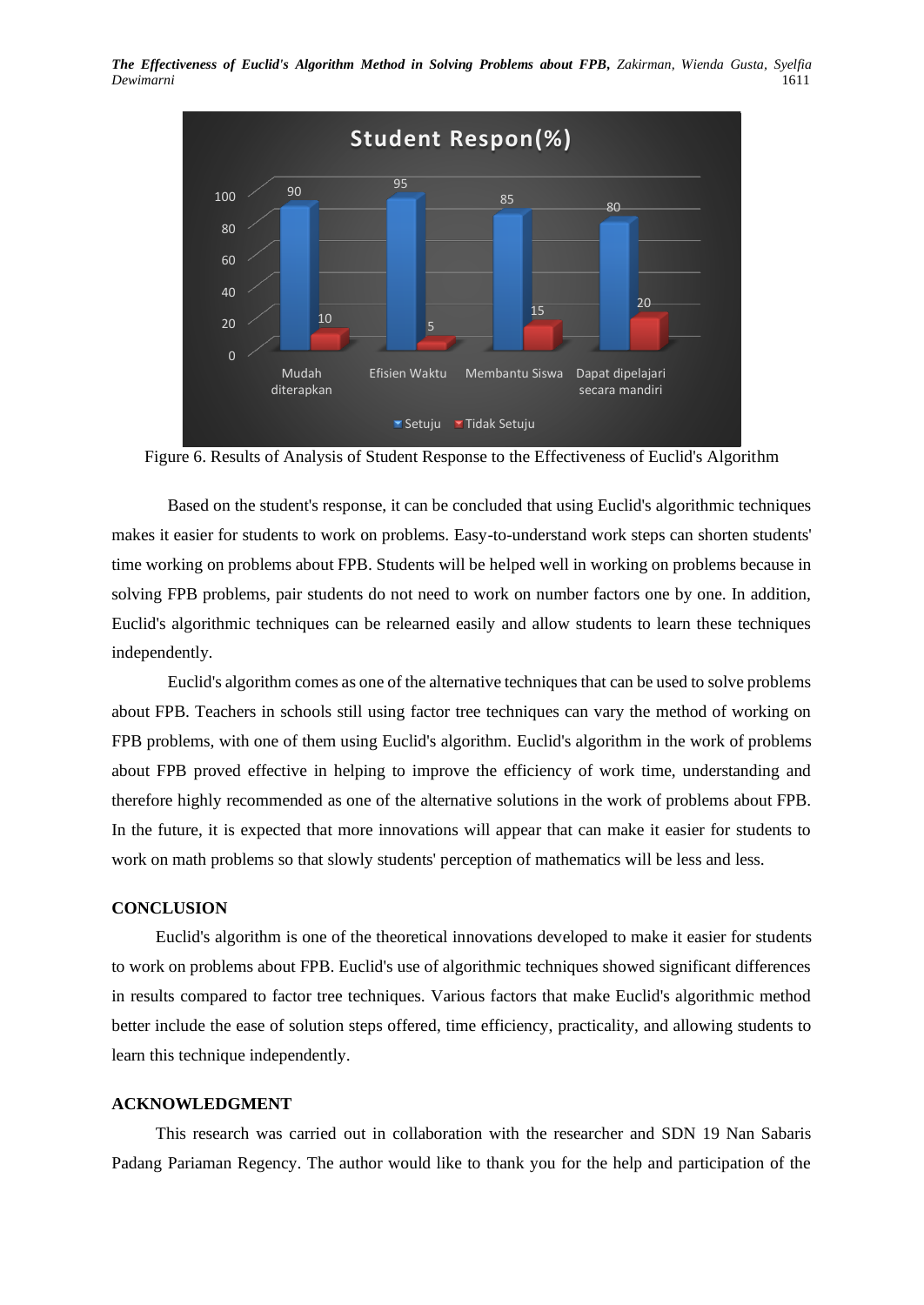principals, teachers, and students of SDN 19 Nan Sabaris Padang Pariaman Regency. They were involved during the research activities.

### **REFERENCES**

- Afriatama, R., & Ardita, Y. (2022). *Upaya Meningkatkan Proses dan Hasil Pembelajaran Matematika pada Materi KPK dan FPB dengan Pendekatan RME Menggunakan Media Bahan Pokok Efforts to improve the Process and Results of Mathematics Learning on KPK and FPB Materials with the RME Approach Using*. *2*(1), 406–413.
- Desriyati, W., Gemawati, S., & Kunci, K. (2015). Cara Lain Menentukan FPB dan KPK. *Jurnal Sains Matematika Dan Statistika*, *I*(1), 52–55.
- Hadi, S. (2016). Scaffolding Dalam Menyelesaikan Permasalahan KPK dan FPB. *Ibriez : Jurnal Kependidikan Dasar Berbasis Sains*, 1(1), 141-148
- Indiyah, I. (2019). Peningkatan Hasil Belajar Matematika Materi KPK Dan FPB Melalui Penerapan Problem Solving Approach Pada Siswa Kelas VI SDN 03 Manisrejo Kota Madiun. *Jurnal Ilmiah Pengembangan Pendidikan (JIPP)*, *6*(1), 18–24. https://ejurnalkotamadiun.org/index.php/JIPP/article/view/258
- Kesuma, D. S., Berli, A. U., Meilisa, M., & Rahayu, C. (2022). *EDUKATIF : JURNAL ILMU PENDIDIKAN Fun Science Methods to Improve Student s ' Activeness in Science Learning*. *4*(1), 530–538.
- Latifah, U. ;dkk. (2020). Miskonsepsi Penyelesaian Soal Cerita Matematika Materi FPB dan KPK Sekolah Dasar. *Jurnal Riset Pendidikan Dasar*, *03*(2), 181–195.
- Marzuki. (2018). Peningkatan Prestasi Belajar Kpk Dan Fpb Dengan Menggunakan Media Dakon Pada Siswa Kelas Iv. *Penelitian*, *5*(1), 21–25.
- Miranda, G. Y., & Ahmad, S. (2020). Peningkatan Hasil Belajar Siswa pada Materi FBB dan KPK Menggunakan Model Problem Based Learning di Kelas IV SDN 13 Gadut Agam. *Jurnal Pendidikan Tambusai*, *4*(3), 2811–2818.
- Nurohim, N. (2021). Guided Discovery Learning Menggunakan Tabel Andromatika untuk Meningkatkan Motivasi dan Hasil Belajar Matematika. *Jurnal Didaktika Pendidikan Dasar*, *4*(1), 227–254. https://doi.org/10.26811/didaktika.v4i1.157
- Oktaviarini, N. (2016). Penerapan Model Teams Games-Tournament ( TGT ) Untuk Meningkatkan Hasil Belajar Kelipatan Persekutuan Terkecil (KPK) dan Faktor Persekutuan Terbesar (FPB) pada Siswa Kelas IV SDN Serut 01 Tulungagung. *PENA SD (Jurnal Pendidikan Dan Pembelajaran Anak Sekolah Dasar)*, *2*(1), 68–80.
- Sabri, S. (2020). Peningkatan hasil belajar KPK dan FPB dengan pendekatan konstruktivisme. *JPGI (Jurnal Penelitian Guru Indonesia)*, *5*(2), 79. https://doi.org/10.29210/02628jpgi0005
- Salbiah, A. O., Masruroh, A. A., & Chotimah, S. (2021). *Pembelajaran Fpb Dan Kpk Dengan*. *4*(5), 1327–1336. https://doi.org/10.22460/jpmi.v4i5.1327-1336